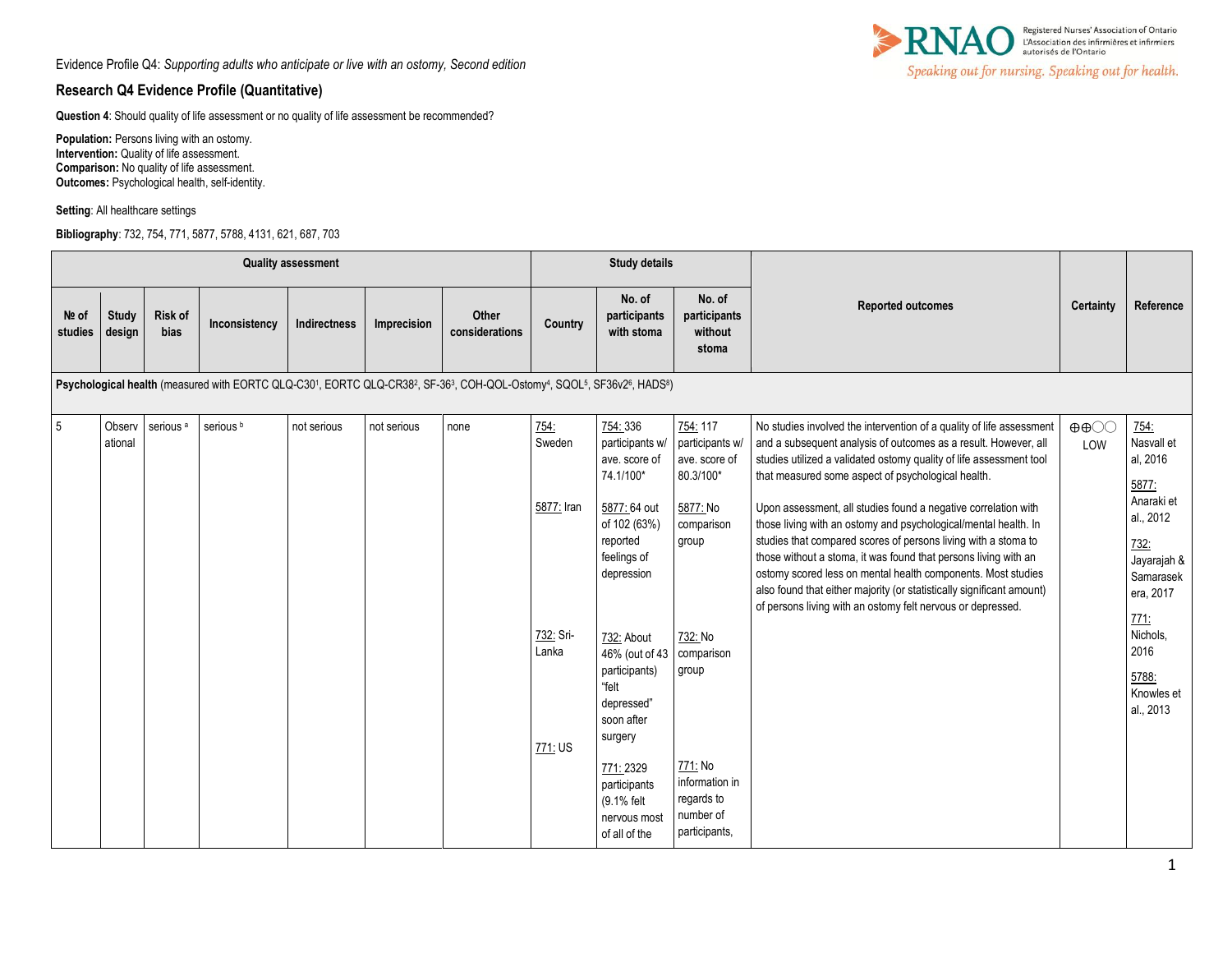

Evidence Profile Q4: *Supporting adults who anticipate or live with an ostomy, Second edition*

|                  | <b>Quality assessment</b><br><b>Study details</b> |                        |                      |              |               |                                                                                                        |                                    |                                                                                                                                                               |                                                                                                                                       |                                                                                                                                                                                                                                                                                                                                                                                                                                                                                                                                                                                                                                             |                                          |                                                                                                                                  |
|------------------|---------------------------------------------------|------------------------|----------------------|--------------|---------------|--------------------------------------------------------------------------------------------------------|------------------------------------|---------------------------------------------------------------------------------------------------------------------------------------------------------------|---------------------------------------------------------------------------------------------------------------------------------------|---------------------------------------------------------------------------------------------------------------------------------------------------------------------------------------------------------------------------------------------------------------------------------------------------------------------------------------------------------------------------------------------------------------------------------------------------------------------------------------------------------------------------------------------------------------------------------------------------------------------------------------------|------------------------------------------|----------------------------------------------------------------------------------------------------------------------------------|
| Nº of<br>studies | <b>Study</b><br>design                            | <b>Risk of</b><br>bias | Inconsistency        | Indirectness | Imprecision   | <b>Other</b><br>considerations                                                                         | Country                            | No. of<br>participants<br>with stoma                                                                                                                          | No. of<br>participants<br>without<br>stoma                                                                                            | <b>Reported outcomes</b>                                                                                                                                                                                                                                                                                                                                                                                                                                                                                                                                                                                                                    | Certainty                                | Reference                                                                                                                        |
|                  |                                                   |                        |                      |              |               |                                                                                                        |                                    | time; 8.8%<br>downhearted<br>or depressed<br>most or all of<br>the time)                                                                                      | however 6.2%<br>felt nervous<br>most of all of<br>the time; 6.0%<br>felt<br>downhearted<br>or depressed<br>most or all of<br>the time |                                                                                                                                                                                                                                                                                                                                                                                                                                                                                                                                                                                                                                             |                                          |                                                                                                                                  |
|                  |                                                   |                        |                      |              |               |                                                                                                        | 5788:<br>Australia                 | 5788:31<br>people (48%<br>scored more<br>than cutoff for<br>anxiety; 42%<br>scored more<br>than cutoff for<br>depression)                                     | 5788: No<br>comparison<br>group                                                                                                       |                                                                                                                                                                                                                                                                                                                                                                                                                                                                                                                                                                                                                                             |                                          |                                                                                                                                  |
|                  |                                                   |                        |                      |              |               | Self-identity (measured with EORTC QLQ-C301, EORTC QLQ-CR382, SF-363, COH-QOL-Ostomy4, SQOL5, PROMIS9) |                                    |                                                                                                                                                               |                                                                                                                                       |                                                                                                                                                                                                                                                                                                                                                                                                                                                                                                                                                                                                                                             |                                          |                                                                                                                                  |
| $\overline{7}$   | Observ<br>ational                                 | serious <sup>d</sup>   | serious <sup>e</sup> | not serious  | not serious f | none                                                                                                   | 4131:<br>Netherlands<br>5877: Iran | 4131:67<br>participants<br>(average<br>score of 26.1<br>in sexual<br>functioning;<br>ave. score of<br>55 sexual<br>enjoyment)**<br>5877: 102<br>people (81.4% | 4131: 76 pts<br>(average<br>score of 44.6<br>sexual<br>functioning;<br>ave. score of<br>73.4 sexual<br>enjoyment)**<br>5877: No       | No studies involved the intervention of a quality of life assessment<br>and a subsequent analysis of outcomes as a result. However, all<br>studies utilized a validated ostomy quality of life assessment tool<br>that measured some aspect of self-identity. All studies reported on<br>sexuality and body image in relation to self-identity.<br>Most of the studies found that living with an ostomy was<br>associated with a negative impact on body image and sexuality.<br>However, a few studies showed that living with an ostomy has no<br>substantial effect, or has an effect to a lesser degree on body<br>image and sexuality. | $\oplus \oplus \bigcirc \bigcirc$<br>LOW | 4131: Orsini<br>et al., 2012<br>5877:<br>Anaraki et<br>al., 2012<br>621: Yilmaz,<br>Celebi,<br>Kaya &<br>Baydur,<br>2017<br>687: |
|                  |                                                   |                        |                      |              |               |                                                                                                        |                                    | reported being<br>sexually active<br>before stoma                                                                                                             | comparison<br>group                                                                                                                   |                                                                                                                                                                                                                                                                                                                                                                                                                                                                                                                                                                                                                                             |                                          | Abdalla et<br>al., 2016                                                                                                          |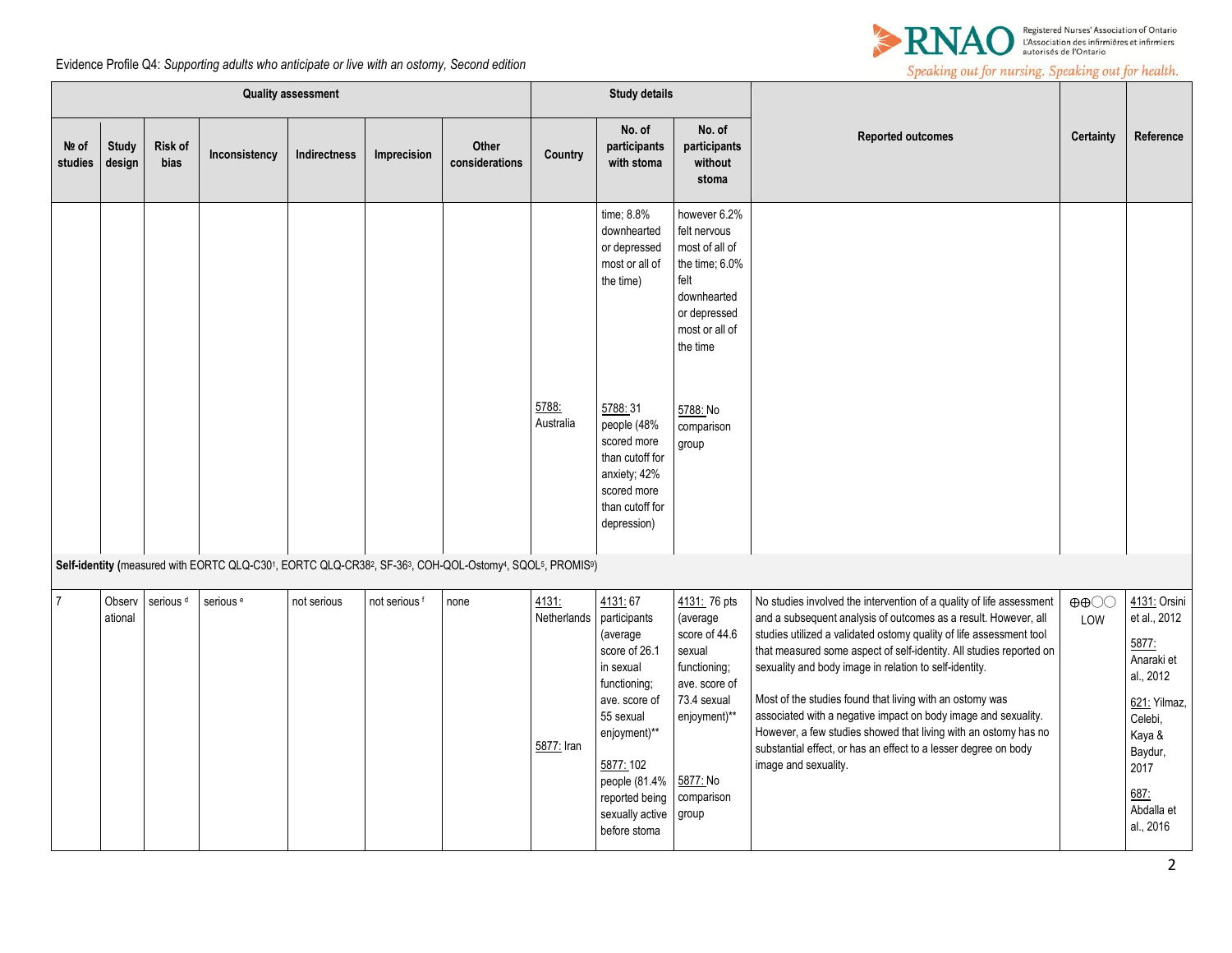



|                  |                 |                 |               | <b>Quality assessment</b> |             |                         |                                       | <b>Study details</b>                                                                                                                                                                        |                                                                                 |                          |           |                                                                                                         |
|------------------|-----------------|-----------------|---------------|---------------------------|-------------|-------------------------|---------------------------------------|---------------------------------------------------------------------------------------------------------------------------------------------------------------------------------------------|---------------------------------------------------------------------------------|--------------------------|-----------|---------------------------------------------------------------------------------------------------------|
| Nº of<br>studies | Study<br>design | Risk of<br>bias | Inconsistency | Indirectness              | Imprecision | Other<br>considerations | Country                               | No. of<br>participants<br>with stoma                                                                                                                                                        | No. of<br>participants<br>without<br>stoma                                      | <b>Reported outcomes</b> | Certainty | Reference                                                                                               |
|                  |                 |                 |               |                           |             |                         | 621: Turkey                           | surgery, only<br>33.3%<br>resumed<br>sexual activity<br>after surgery)<br>621: 57 people 621: No<br>(Scores were<br>lowest on<br>sexuality/body<br>image: 43.86<br>±17.42)<br>687: Refer to | comparison<br>group<br>687: Refer to                                            |                          |           | 703: Sun et<br>al., 2016<br>732:<br>Jayarah &<br>Samarasek<br>era, 2017<br>754: Nasvall<br>et al., 2017 |
|                  |                 |                 |               |                           |             |                         | 687 & 703:<br>US<br>732: Sri<br>Lanka | table <sup>g</sup><br>703: Refer to<br>tableh<br>732: 9/27<br>resumed<br>sexual activity<br>after surgery                                                                                   | table <sup>g</sup><br>703: Refer to<br>tableh<br>732: No<br>comparison<br>group |                          |           |                                                                                                         |
|                  |                 |                 |               |                           |             |                         | 754:<br>Sweden                        | 754: Refer to<br>table                                                                                                                                                                      | 754: Refer to<br>tablei                                                         |                          |           |                                                                                                         |

1. EORTC QLQ-C30: Designed by the European Organization for Research and Treatment of Cancer to assess quality of life of cancer patients overall

2. EORTC QLQ-CR38: Designed by the European Organization for Research and Treatment of Cancer to assess quality of life for colorectal cancer

3. SF-36: Health related quality of life questionnaire

4. COH-QOL-Ostomy: City of Hope Quality of Life – Ostomy Questionnaire

5. SQOL: Stoma quality of life scale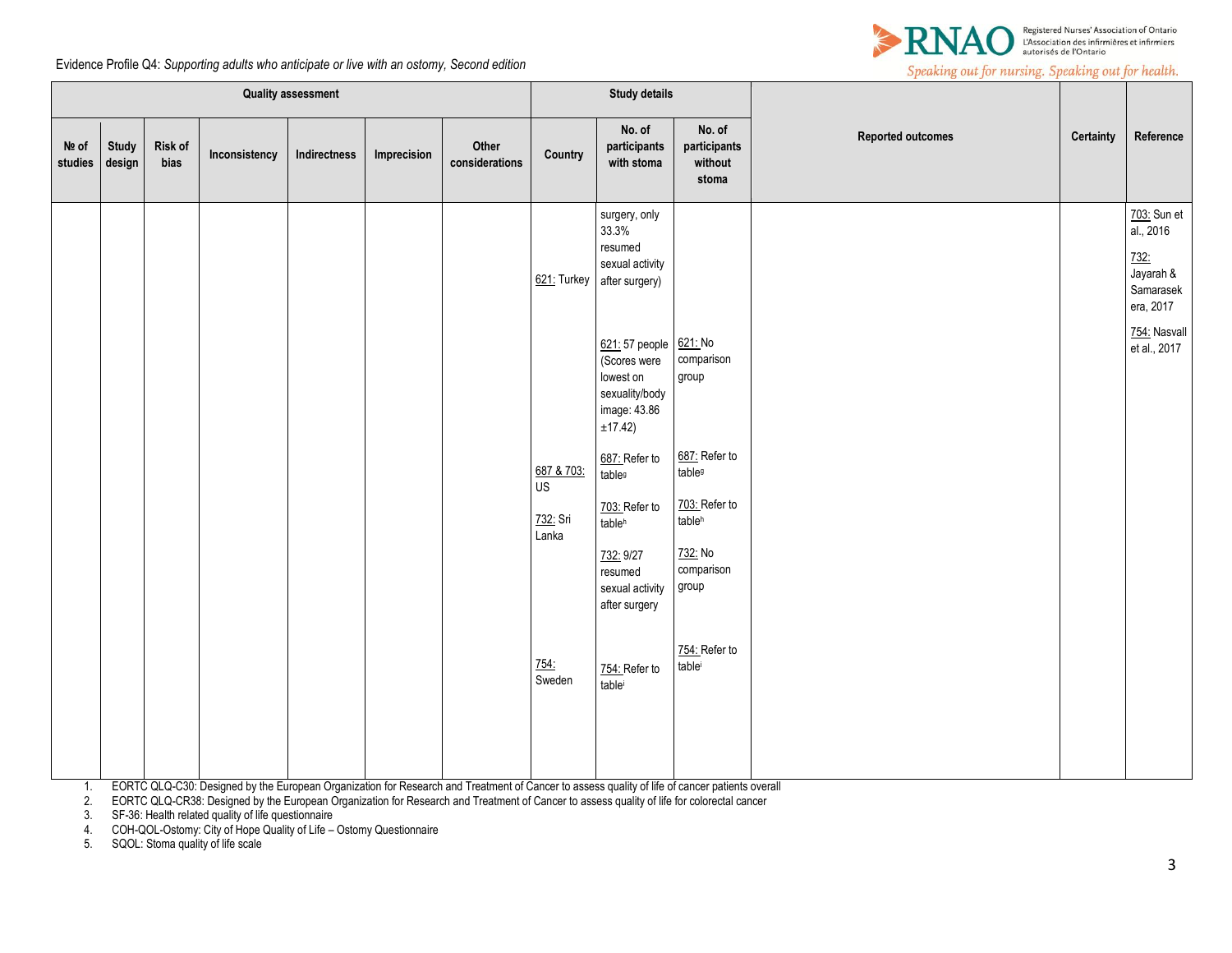Evidence Profile Q4: *Supporting adults who anticipate or live with an ostomy, Second edition*



- 6. SF36v2: Version 2.0 of the SF36 (health related quality of life questionnaire)
- 7. SIBD: Short Inflammatory Bowel Disease Questionnaire
- 8. HADS: Hospital Anxiety and Depression Scale
- 9. PROMIS: Patient Reported Outcomes Measurement Information System

\*Higher scores demonstrate better mental health

\*\*Score out of 100; higher scores demonstrate better sexual functioning/enjoyment

## **Explanations**

- a. Studies were assessed using the ROBINS-I tool. No studies adjusted for potential confounders. Therefore, the body of evidence was downgraded by 1.
- b. Although all study results were consistent in that living with an ostomy correlated with poor psychological health, there was inconsistency in the measurement tools among all studies. Therefore, the body of evidence was 0.5.
- c. The total sample size for all studies was 3008, which exceeds the optimal size of 400 participants.
- d. Studies were assessed using the ROBINS-I tool. Most studies did not control for potential confounders. Therefore, the body of evidence was downgraded by 1.
- e. The study results were inconsistent in regards to the correlation of living with an ostomy and self-identity. There inconsistency in the tools used to measure quality of life among studies. With these considerations, th was downgraded by 0.5.
- f. The total sample size for all studies was 6,182, which exceeds the optimal size of 400 participants.
- g. Age-adjusted and disease activity-adjusted means of PROMI<sup>S9</sup> Scores for Sexual Interest and Satisfaction Among Patients with and without Ostomy stratified by Gender:

| Gender | Sexual Function Domain      | Patients without Ostomy -<br>Adjusted Mean (SE) | Patients with Ostomy - Adjusted Mean<br>(SE) |
|--------|-----------------------------|-------------------------------------------------|----------------------------------------------|
| Men    | Sexual interest (n=270)     | 48.7 (0.6)                                      | 48.5(1.7)                                    |
|        | Sexual satisfaction (n=280) | 48.2(0.4)                                       | 46.1 (1.5)                                   |
| Women  | Sexual interest (n=956)     | 40.4(0.4)                                       | 40.8(1.3)                                    |
|        | Sexual satisfaction (n=711) | 46.7(0.3)                                       | $47.5$ $(1.1)$                               |
|        |                             |                                                 |                                              |
|        |                             |                                                 |                                              |

h. Reports of sexual inactivity in ostomy group versus anastomosis group based on year of surgery:

| Year of surgery        | Ostomy status**   | Reports of Sexual Inactivity |
|------------------------|-------------------|------------------------------|
| Before January 1, 2000 | Ostomy group      | 51%                          |
|                        | Anastomosis group | 29%                          |
| After January 1, 2000  | Ostomy group      | 69%                          |
|                        | Anastomosis group | 58%                          |

\*\* total number of persons with ostomy = 181 & total number of persons with anastomosis = 394

i. EORTC QLQ-CR38<sup>2</sup> comparison of mean values in groups with and without a permanent stoma:

| Function                  | Mean value | Number of |
|---------------------------|------------|-----------|
|                           |            | persons   |
| Body image                |            |           |
| Stoma                     | 74.8       | 314       |
| No stoma                  | 87.2       | 103       |
| <b>Sexual functioning</b> |            |           |
| Stoma                     | 87.3       | 298       |
| No stoma                  | 82.3       | 92        |
| Sexual enjoyment          |            |           |
| Stoma                     | 62.9       | 85        |